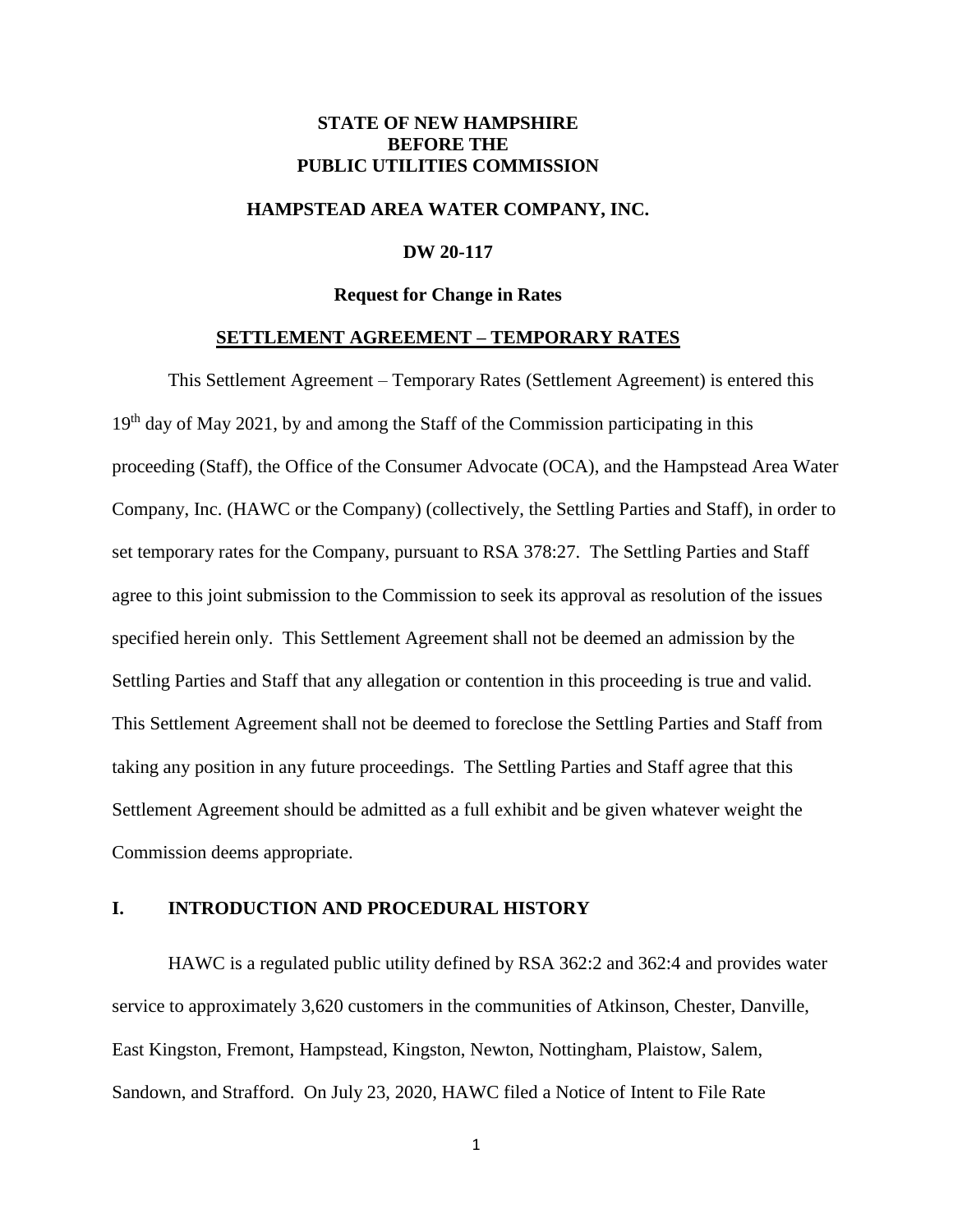Schedules. On September 22, 2020, the Commission granted the Company's Motion to Withdraw Notice of Intent to File Rate Schedules, Without Prejudice, filed the day prior. On September 28, 2020, HAWC filed a new Notice of Intent to File Rate Schedules.

On November 24, 2020, the Company filed its rate schedules and supporting documentation, based on a 2019 test year, which included a Motion for Protective Order and Confidential Treatment, proposed revised tariff pages, proposed temporary tariff pages, and a proposed Water Infrastructure and Conservation Adjustment mechanism. HAWC proposed to increase its annual revenues on a permanent basis by a total of \$1,523,330.00, or 77.41%, to a total revenue requirement of \$3,848,758.00. The Company also proposed, among other things, an inclining block volumetric rate.

For temporary rates, the Company proposed an increase of its current volumetric rate of \$6.11 per hundred cubic feet (ccf) per month to \$7.22 per ccf per month.

The Commission issued an Order Suspending Proposed Tariffs and Scheduling Prehearing Conference, Order No. 26,437, on December 18, 2020, which the Company published on its website that same day. On February 22, 2021, the Company filed an Assented-To Motion to Allow Additional Customer Notice and Extend Deadline to Intervene, which the Commission granted by Secretarial Letter dated March 3, 2021. An affidavit of mailing of said additional notice occurring on March 5, 2021, was filed On March 17, 2021.

The Company replaced its rate case schedules with a searchable PDF format on March 11, as requested during the February 10, 2021, Prehearing Conference. A proposed procedural schedule was filed by Staff on March 11, 2021, and approved by the Commission on March 18. On April 9, the Commission granted the following five petitions for intervention: the Town of Hampstead; the Town of Danville; the Town of Atkinson; Sarah Theriault; and Karen Steele.

2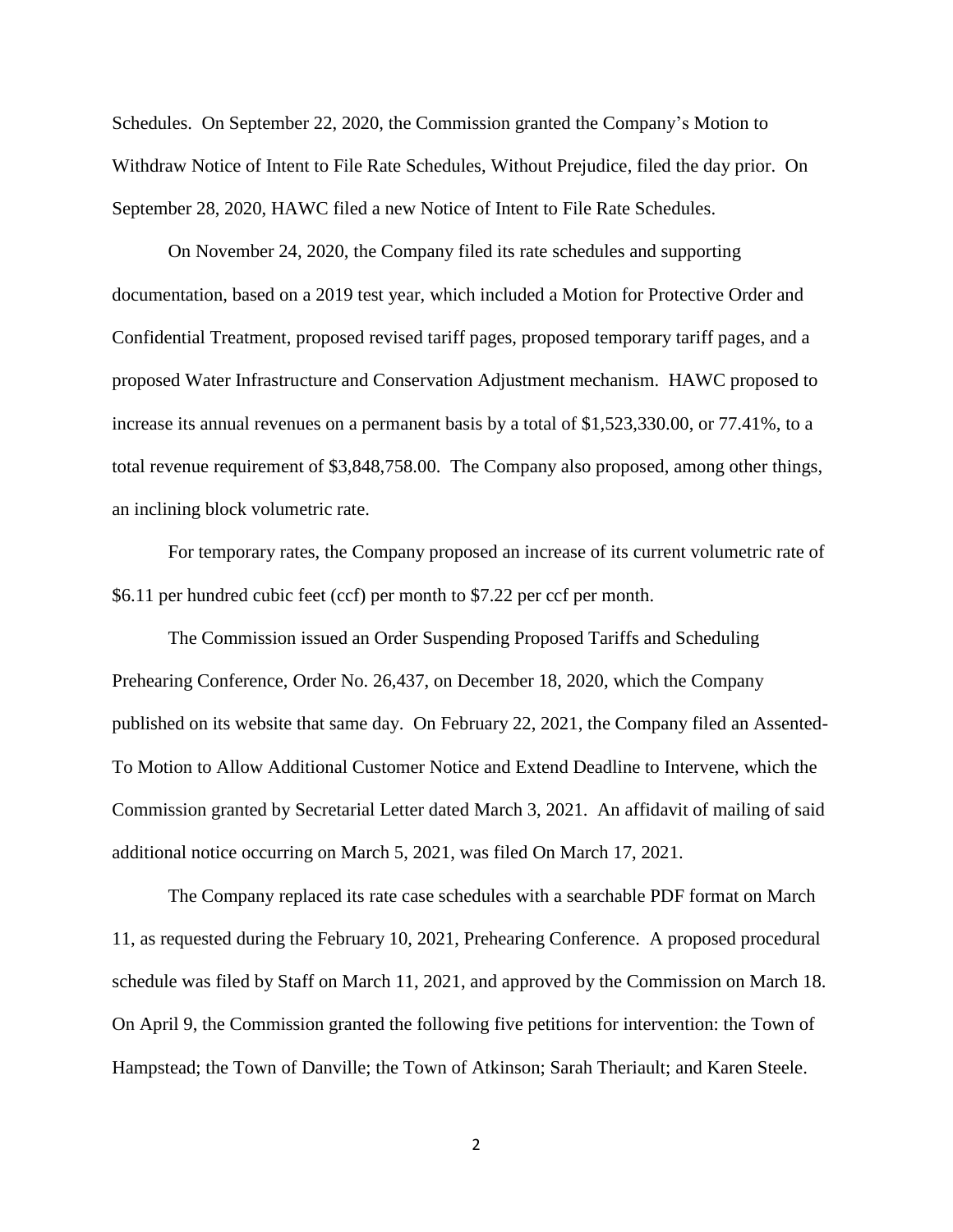After discovery and multiple technical sessions, the Settling Parties and Staff reached an agreement on temporary rates, as evidenced below.

# **II. STIPULATED TERMS**

- A. Temporary Rate Increase The Settling Parties and Staff agree that, in accordance with RSA 378:27, temporary rates, based on the books and records on file with the Commission, be set by a 12.31% increase to the Company's 2019 annual water sales revenue. The proposed 12.31% adjustment equates to a \$248,960 increase in the Company's 2019 annual water sales revenue. Based upon the Company's annual filings, as of end of December 2019, Staff determined that the Company's rate of return is 1.46%, below its most recently approved rate of return of 6.35%. *See Hampstead Area Water Company, Inc.*, Order No. 26,195 at 3 (November 28, 2018) (calculating the rate of return at 6.35%). As such, the Settling Parties and Staff agree that HAWC is under earning and is entitled to a temporary rate increase.
- B. Resulting Temporary Customer Rates The Settling Parties and Staff agree that the following temporary rates, based upon the proposed increase in the Company's annual water sales revenue, are just and reasonable. The Settling Parties and Staff agree that all the current permanent rates shall be temporarily increased as follows, reflective of the 12.31 % increase in 2019 annual water sales revenue:

3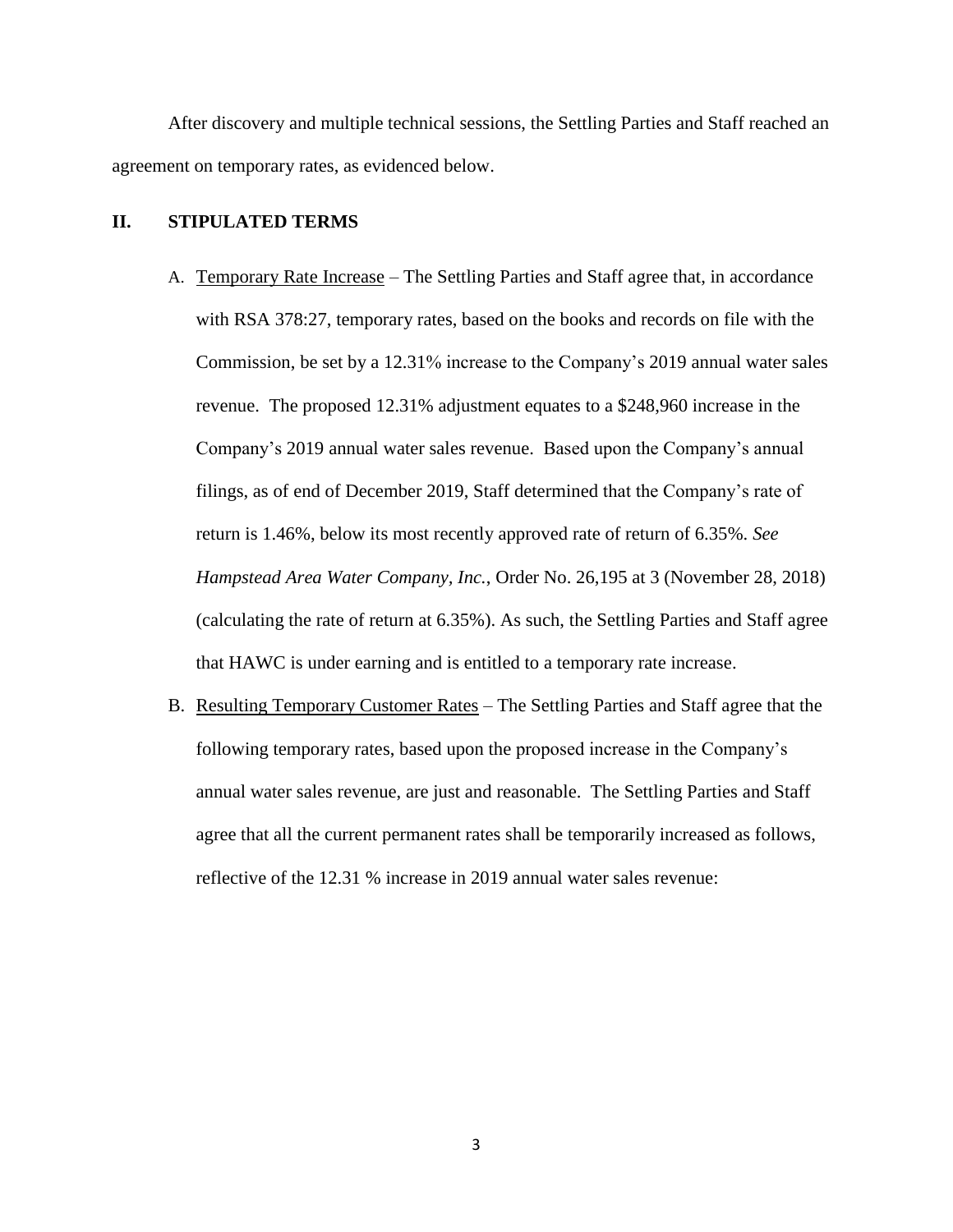1. General Service Metered Rates (monthly):

| Meter Size            | <b>Base Charge</b>        | Consumption Rate (per ccf) |
|-----------------------|---------------------------|----------------------------|
| $5/8$ " meter         | $$11.23$ (from \$10.00)   | $$6.74$ (from \$6.11)      |
| $\frac{3}{4}$ " meter | \$22.46 (from \$20.00)    | $$6.74$ (from \$6.11)      |
| $1$ " meter           | \$33.69 (from \$30.00)    | $$6.74$ (from \$6.11)      |
| $1\frac{1}{2}$ meter  | \$67.38 (from \$60.00)    | $$6.74$ (from \$6.11)      |
| $2$ " meter           | $$112.31$ (from \$100.00) | $$6.74$ (from \$6.11)      |

2. Atkinson and Hampstead Municipal Fire Protection Service Rates (annual):

Annual Hydrant Charge: \$224.62 (from \$200.00)

Annual Availability Fee: \$2,246.20 (from \$2,000.00)

3. General Private Fire Protection Service Rates (annual fee, billed quarterly):

| Meter Size            | <b>Base Charge</b>           |
|-----------------------|------------------------------|
| $5/8$ " meter         | \$112.31 (from \$100.00)     |
| $\frac{3}{4}$ " meter | \$224.62 (from \$200.00)     |
| 1" meter              | \$449.24 (from \$400.00)     |
| $1\frac{1}{2}$ meter  | \$673.86 (from \$600.00)     |
| $2$ " meter           | \$1,684.65 (from \$1,500.00) |

- C. Effective Date The Settling Parties and Staff agree that the effective date for these temporary rates should be the earlier of June 30, 2021, or the date the Commission issues an order on temporary rates, on a service-rendered basis.
- D. Reconciliation The Settling Parties and Staff agree that temporary rates will be subject to reconciliation pursuant to RSA 378:29, effective the earlier of June 30, 2021, or the date the Commission issues a temporary rate order, after the final determination of rates in this docket.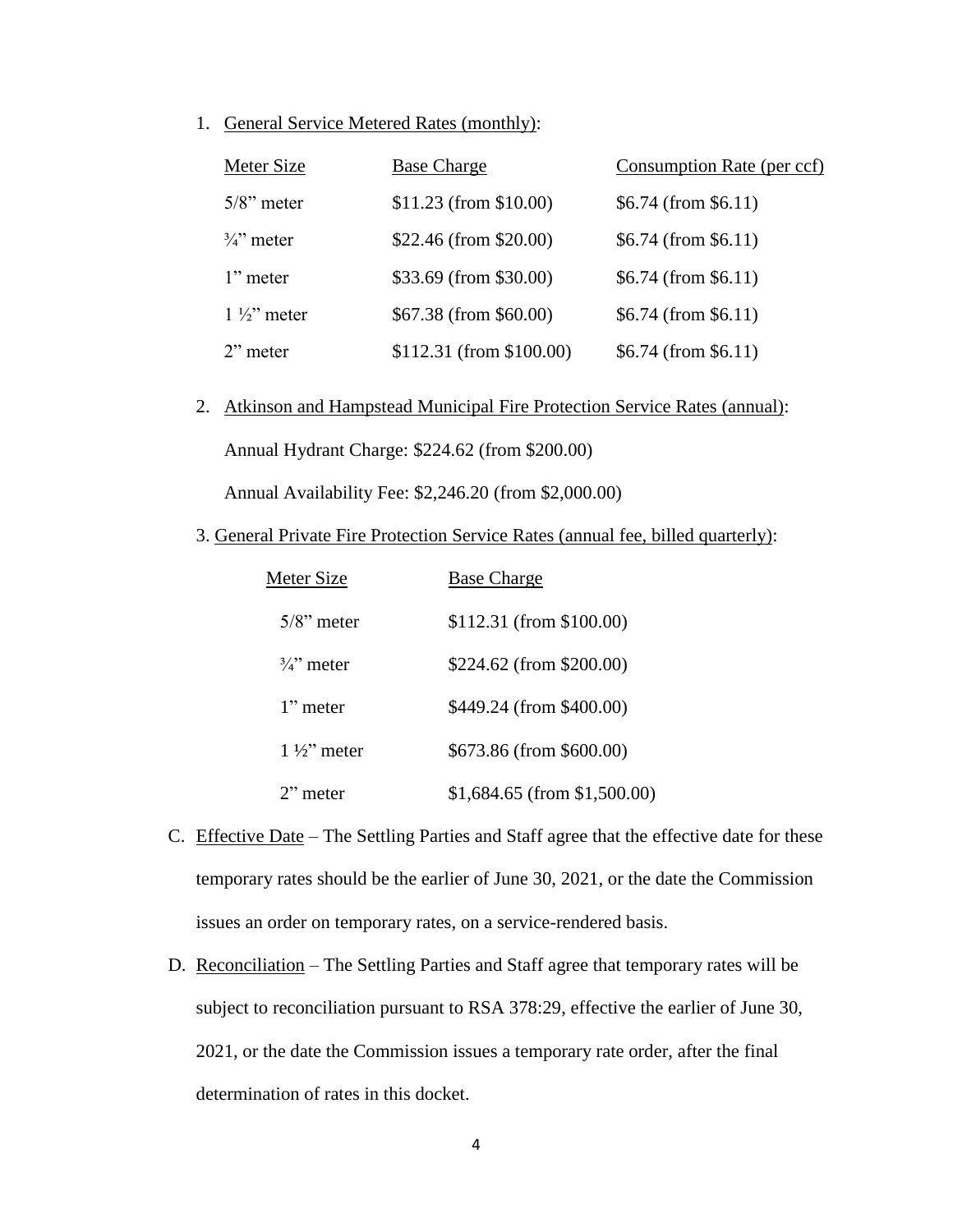E. Compliance Tariff – The Settling Parties and Staff agree that, provided the Commission approves the proposed Settlement Agreement, the Company will submit compliance tariffs within 10 days after the issuance of a Commission Order.

# **III. MISCELLANEOUS**

- A. This Settlement Agreement is expressly conditioned upon the Commission's acceptance of all its provisions, without change or condition. If the Commission does not accept the Settlement Agreement in its entirety, without change or condition, or if the Commission makes any findings that go beyond the scope of this Settlement Agreement, and the Settling Parties and Staff are unable to agree with said changes, conditions or findings, the Settlement Agreement shall be deemed to be withdrawn and shall not constitute any part of the record in this proceeding and shall not be used for any other purpose.
- B. The Settling Parties and Staff agree that the Commission's acceptance of the Settlement Agreement does not constitute continuing approval of, or precedent for, any particular issue in this proceeding other than those specified herein.
- C. This Settlement Agreement may be executed in multiple counterparts, which together shall constitute one agreement.